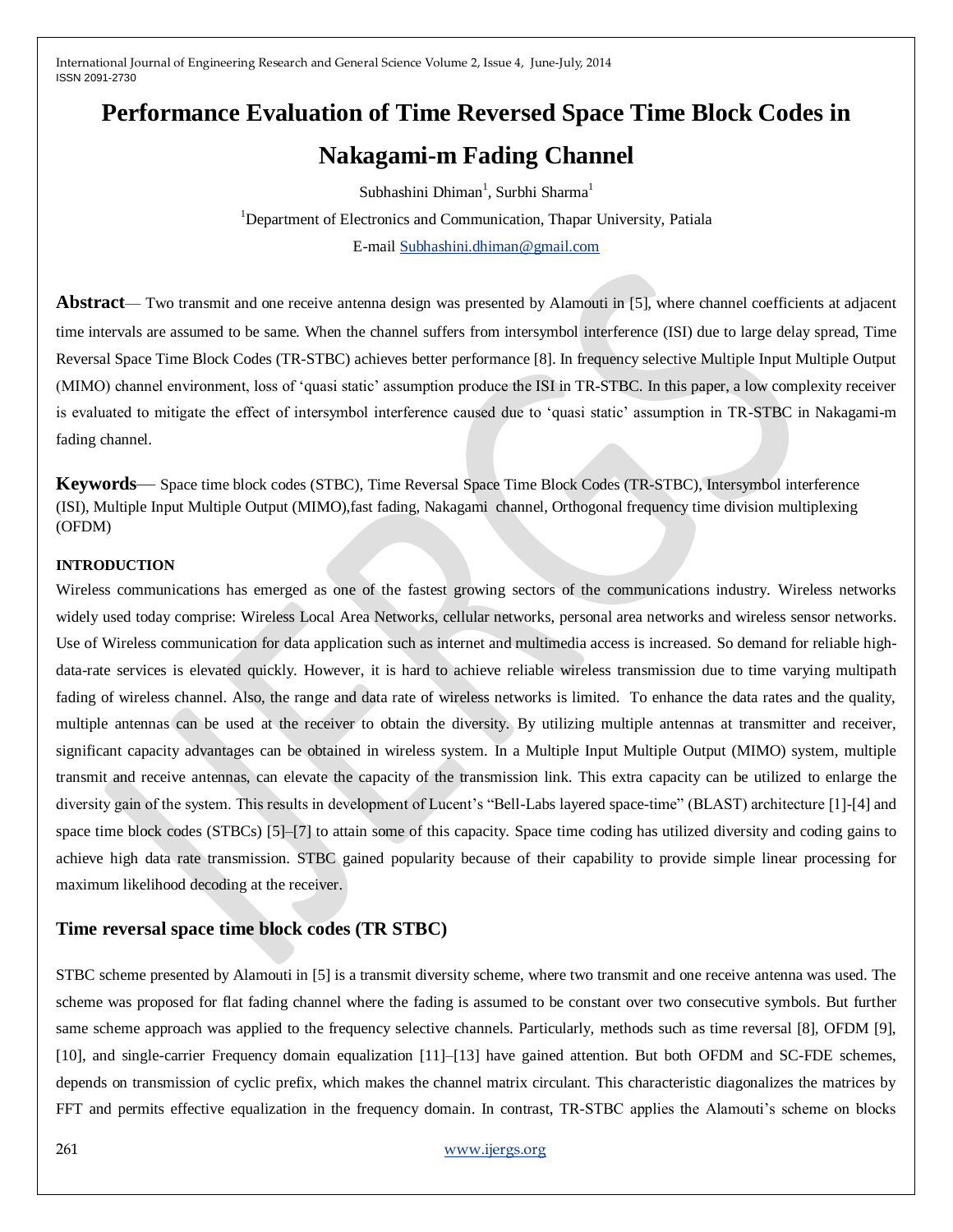instead of symbols in the time domain. At the receiver, spatiotemporal matched filter is used for transforming the received signal into block decoding and permits the perfect decoupling between the blocks [8], [13].

### **TR STBC System model**

TR STBC expands transmission of Alamouti's scheme for frequency selective channels. It encodes normally arranged and time reversed blocks of symbols together [8], [14]. The data stream  $y(t)$  is divided into two separate streams,  $y_1(t)$  and  $y_2(t)$ . Then these two streams are transmitted from first antenna and second antenna in (alternating) time intervals. At first time interval,  $y_1(t)$  is transmitted form antenna 1 and  $y_2(t)$  is transmitted from antenna 2. So the corresponding received signal at the transmitter end is hese two streams are transmitted from first antenna and second antenna in (alternating) time intervals. At first time<br>  $r_1$  ansmitted form antenna 1 and  $y_2(t)$  is transmitted from antenna 2. So the corresponding receive

$$
r_1(t) = h_{1,t} y_1(t) + h_{2,t} y_2(t) + n_1(t)
$$
\n(1)

where  $h_{1,t}$  is the channel between transmit antenna 1 and the receive antenna. And  $n_1(t)$  is the noise sample at the first time interval.

At the second time interval,  $\cdot$   $y_2$  \*(t) is transmitted form antenna 1 and  $y_1$  \*(t) is transmitted from antenna 2. Where (.)\* denotes the complex conjugate. And  $(.)$  represents the time reversed signal. So the received signal is

$$
\overline{r_2}(t) = -h_{1,t+1} \ \overline{y_2}^* (t) + h_{2,t+1} \ \overline{y_1}^* (t) + \overline{n_2}^* (t) \tag{2}
$$

where  $n_2(t)$  is the noise sample at the 2nd time interval.

**Case 1: Slow fading :** For slow fading in time we have,  $h_{1,t} = h_{1,t+1}$ 

So, (2) can be written as 
$$
r_2(t) = -\overline{h_{1,t}} * y_2(t) + \overline{h_{2,t}} * y_1(t) + n_2(t)
$$

where *hi* is the time-reversed expression of *hi*. So we can rewrite following:

$$
\begin{pmatrix} r_1(t) \\ r_2(t) \end{pmatrix} = \begin{pmatrix} h_{1,t} & h_{2,t} \\ \bar{h}_{2,t} * & -\bar{h}_{1,t} \end{pmatrix} \begin{pmatrix} y_1(t) \\ y_2(t) \end{pmatrix} + \begin{pmatrix} n_1(t) \\ n_2(t) \end{pmatrix} , \text{ where } H = \begin{pmatrix} h_{1,t} & h_{2,t} \\ \bar{h}_{2,t} * & -\bar{h}_{1,t} \end{pmatrix}
$$

At the receiver, received signal is multiplied by  $H^H$  and a decoupled matched filter output was produced. At the receiver, received signal is multiplied by 1<br>So,  $z(t) = H^H r(t) = H^H H y(t) + H^H n(t)$ 

which perfectly decouples the decoding of  $y_1(t)$  and  $y_2(t)$  . Since all off diagonal terms of  $H^H H$  are zero, we can obtain

262 [www.ijergs.org](http://www.ijergs.org/)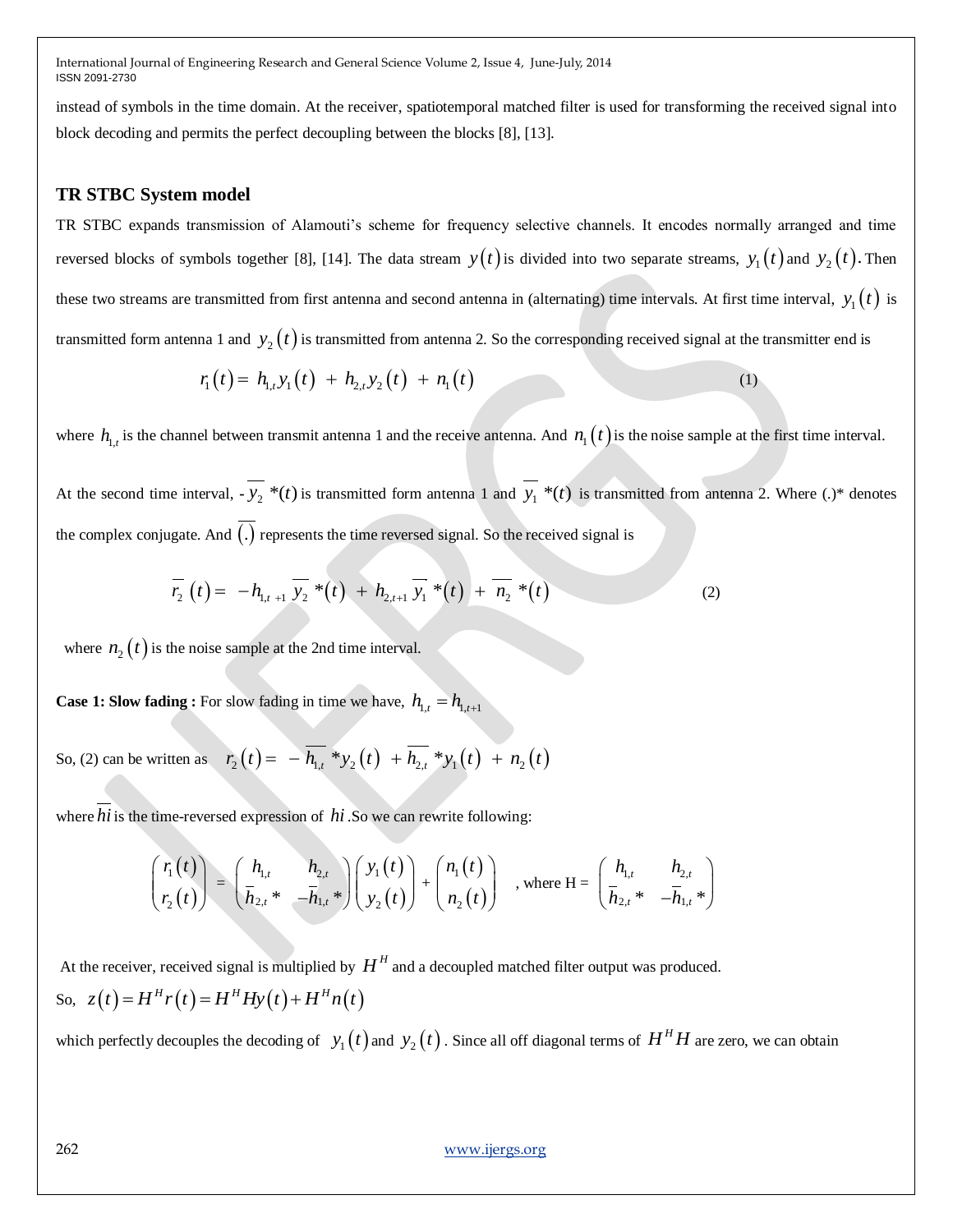$$
H^{H}H = \begin{bmatrix} h_{1,t}^{H}h_{1,t} + h_{2,t}^{H}h_{2,t} & 0 & 0 \\ 0 & h_{1,t}^{H}h_{1,t} + h_{2,t}^{H}h_{2,t} \end{bmatrix} = \begin{bmatrix} J & 0 \\ 0 & J \end{bmatrix}
$$

So, the received signal can be written as,  $z_1(t) = Jy_1(t) + n_1(t)$  and  $z_2(t) = Jy_2(t) + n_2(t)$ . So  $y_1(t)$  and  $y_2(t)$  can be separately decoded.

**Case 2: Fast fading:** In this case,  $h_{1k} \neq h_{1k+1}$  and  $h_{2k} \neq h_{2k+1}$ 

So in matrix form it can be written as:

$$
\begin{pmatrix} r_1(t) \ r_2(t) \end{pmatrix} = \begin{bmatrix} h_{1,t} & h_{2,t} \ \overline{h}_{2,t+1} & \overline{h}_{2,t+1} \end{bmatrix} \begin{pmatrix} y_1(t) \ y_2(t) \end{pmatrix} + \begin{pmatrix} n_1(t) \ n_2(t) \end{pmatrix}
$$

In this case output of matched filter is:

$$
z(t) = HH r(t)
$$
  
=  $\begin{pmatrix} h_{1,t}^H h_{1,t} + h_{2,t+1}^H h_{2,t+1} & h_{1,t}^H h_{2,t} - h_{2,t+1}^H h_{1,t+1} \\ h_{2,t}^H h_{1,t} - h_{1,t+1}^H h_{2,t+1} & h_{2,t}^H h_{2,t} + h_{1,t+1}^H h_{1,t+1} \end{pmatrix} \begin{pmatrix} y_1(t) \\ y_2(t) \end{pmatrix} + HH \begin{pmatrix} n_1(t) \\ n_2(t) \end{pmatrix}$ 

**=**

which can be written as,  
\n
$$
= \begin{pmatrix} h_{1,t}^H h_{1,t} + h_{2,t+1}^H h_{2,t+1} & \varepsilon \\ \varepsilon & h_{2,t}^H H_{2,t} + h_{1,t+1}^H h_{1,t+1} \end{pmatrix} \begin{pmatrix} y_1(t) \\ y_2(t) \end{pmatrix} + H^H \begin{pmatrix} n_1(t) \\ n_2(t) \end{pmatrix}
$$
\nwhere  $H^H H = \begin{pmatrix} h_{1,t}^H h_{1,t} + h_{2,t+1}^H h_{2,t+1} & \varepsilon \\ \varepsilon & h_{2,t}^H H_{2,t} + h_{1,t+1}^H h_{1,t+1} \end{pmatrix}$ 

As the off-diagonal terms are not zero. So, the received signal cannot be decoupled separately.

Here off diagonal terms i.e.  $\varepsilon$  represents the interference.

**Proposed scheme:** To remove the ISI in the fast fading, we propose a low complexity zero forcing receiver.

So, 
$$
H^{PZF} = \begin{pmatrix} h_{1,t} & \bar{h}_{2,t+1} / P_t \\ h_{2,t} & -\bar{h}_{1,t+1} / P_t \end{pmatrix}
$$

263 [www.ijergs.org](http://www.ijergs.org/)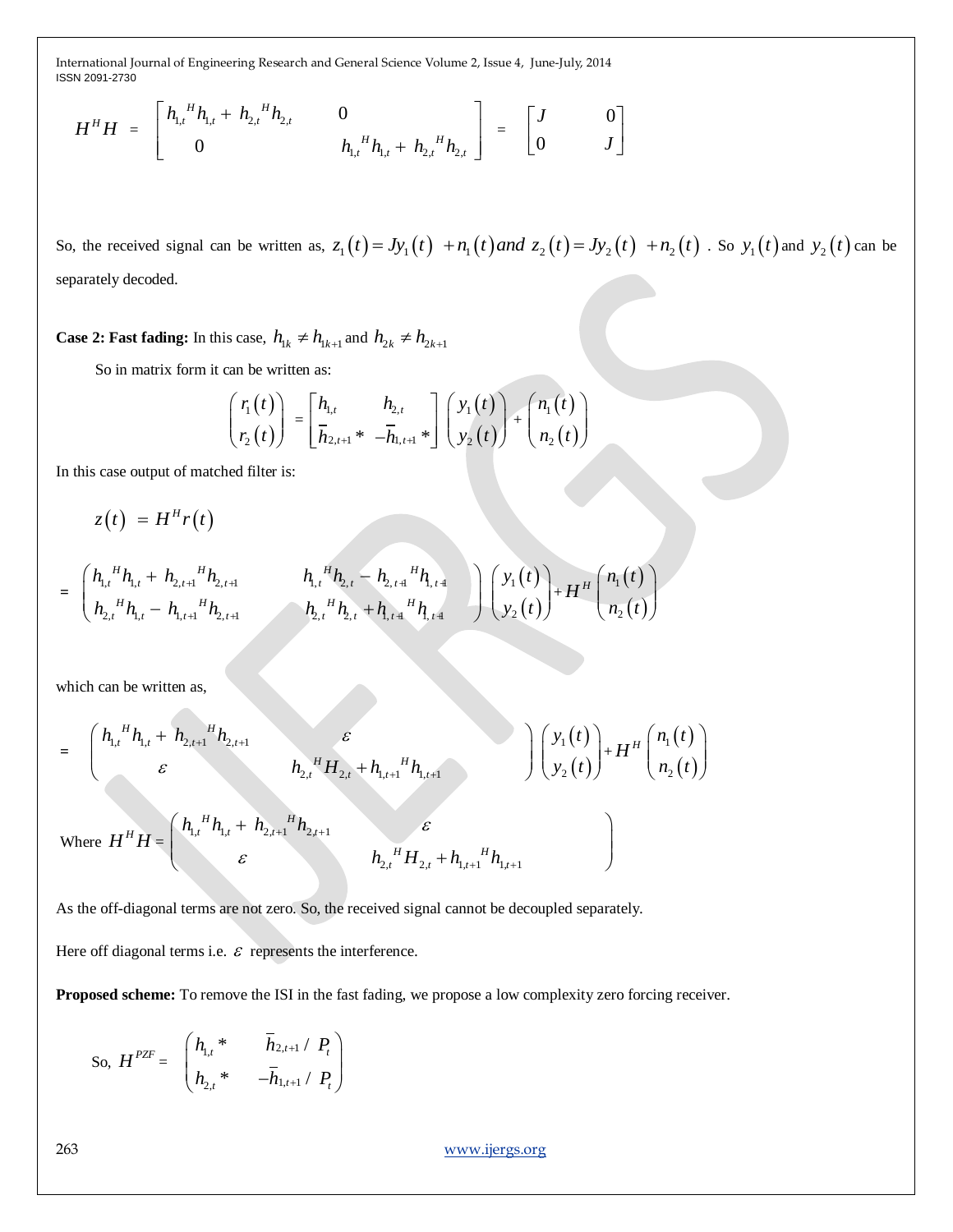Where 
$$
P_t = \overline{h}_{2,t+1} \overline{h}_{1,t+1} * / h_{1,t} * h_{2,t}
$$

further,

$$
H^{PZF}H = \begin{pmatrix} | h_{1,t} |^2 + | \overline{h}_{2,t+1} |^2 / P_t & \varepsilon_1 \\ \varepsilon_2 & | h_{2,t} |^2 + | \overline{h}_{1,t+1} |^2 / P_t \end{pmatrix}
$$

where 
$$
\varepsilon_1 = h_{1,t} * h_{2,t} - \overline{h}_{2,t+1} \overline{h}_{1,t+1} * / P_t
$$

 $\varepsilon_2 = h_{2,t} * h_{1,t} - \overline{h}_{1,t+1} \overline{h}_{2,t+1} * / P_t *$ 

by substituting the value of  $P_t$  in above equation,

$$
\varepsilon_{\rm l}^{} = \, 0
$$

Also,

So, it reduces to zero after substituting the value of  $P_t^*$  in above equation.

Hence the off- diagonal terms becomes zero. So ISI is reduced in fast fading environment. But this scheme also reduces the diversity gain.

Therefore, 
$$
z(t) = H^{PZF}Hy(t) + n(t)
$$

And 
$$
\hat{y}(t) = (H^{PZF}H)^{-1} \cdot z(t)
$$

Where  $\hat{y}(t)$  is the estimated data stream.

So, decoding of  $y_1(t)$  and  $y_2(t)$  can be done at the receiver.

#### **Simulation results**:

Bit error rate performance of TR-STBC for two transmit and one receive antenna is studied. The performance of TR-STBC is evaluated for fast fading in Nakagami-m fading channel for different values of shape factor and compared with the classical zero forcing receiver. Proposed scheme reduces the computational complexity at the receiver. Proposed low complexity receiver gave same results as of classical zero forcing receiver for value of m=1 i.e. for the Rayleigh channel and it gives better performance than classical zero forcing for value of m>1 and its performance degrades for value of m<1.